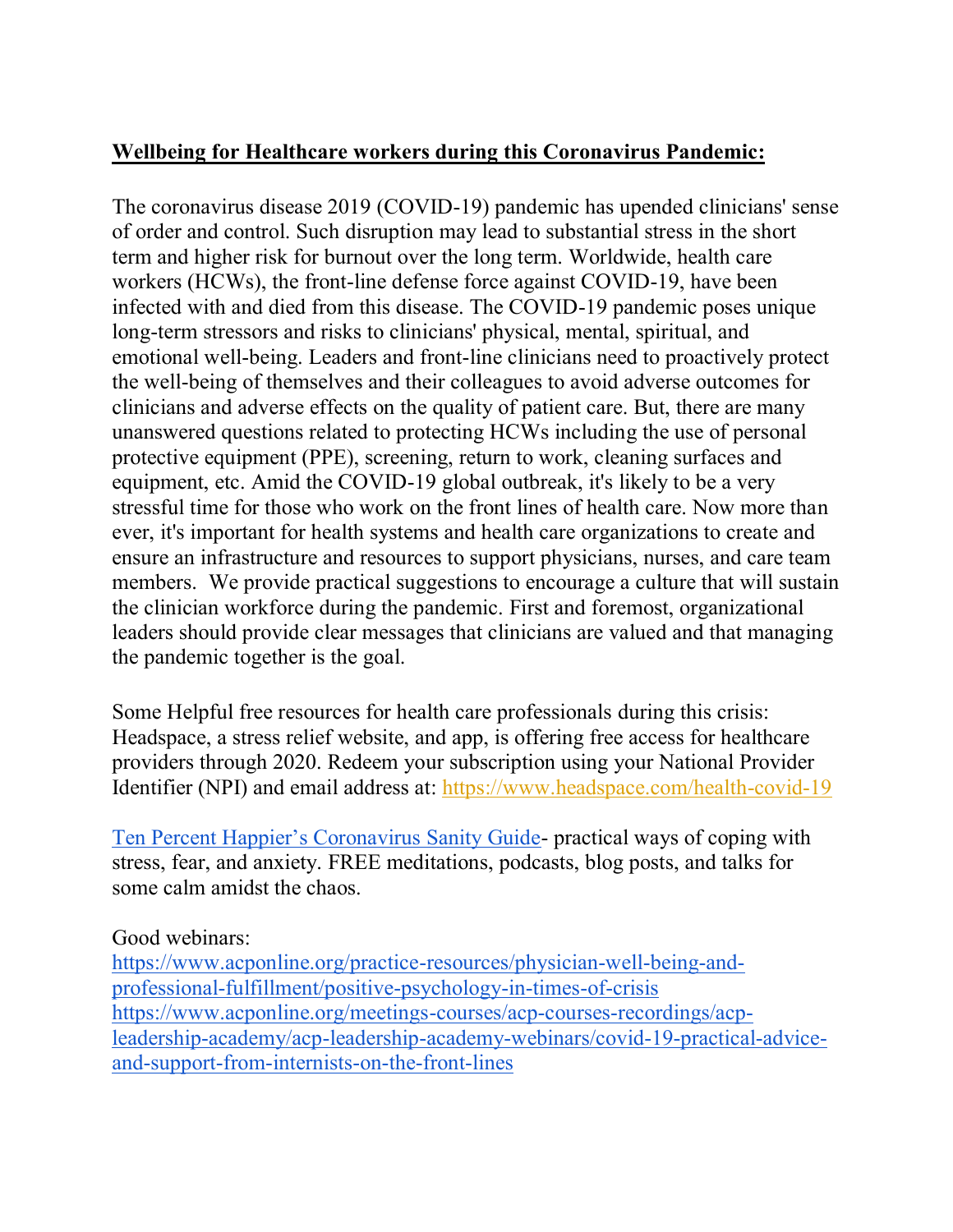Meditation:

<https://youtu.be/nZg4HelmwmE> <https://youtu.be/OoM57Z8dRUY> <https://youtu.be/7wFX9Wn70eM>

Good Meditation App resources:

[https://div38healthpsychologist.com/2017/10/25/peer-recommended-resources](https://div38healthpsychologist.com/2017/10/25/peer-recommended-resources-relaxation-and-meditation-apps/)[relaxation-and-meditation-apps/](https://div38healthpsychologist.com/2017/10/25/peer-recommended-resources-relaxation-and-meditation-apps/)

UCLA Mindful Awareness Research Center posts free [guided meditations on their](https://www.uclahealth.org/marc/mindful-meditations)  [website.](https://www.uclahealth.org/marc/mindful-meditations) They also produce [UCLA Mindful,](https://apps.apple.com/us/app/ucla-mindful/id1459128935) a freely downloadable app with meditations of various lengths. Supports include beginner instructions, guided meditations for health challenges, informative videos, and weekly podcasts.

## Great overall Resource Library:

[Resources to support the health and well-being of clinicians during the COVID-19](https://nam.edu/initiatives/clinician-resilience-and-well-being/clinician-well-being-resources-during-covid-19/)  [outbreak](https://nam.edu/initiatives/clinician-resilience-and-well-being/clinician-well-being-resources-during-covid-19/) from the National Academy of Medicine

Free smartphone apps that promote mental well-being:

- Mindfulness Coach Nice app
- Virtual HopeBox -
- CBT-I Coach
- $\cdot$  My3

Other resources:

The Intensive Care Society (a multi-professional critical care membership organization in the UK) has produced a set of [one page printable infographics](https://www.ics.ac.uk/ICS/Education/Wellbeing/ICS/Wellbeing.aspx)  [focused on reminding healthcare workers to monitor their well-being.](https://www.ics.ac.uk/ICS/Education/Wellbeing/ICS/Wellbeing.aspx) Posters include "Self Care During COVID 19" and "Advice for sustaining staff well-being in critical care during COVID19". Consider printing these and placing them in your clinical areas or emailing them to your staff.

The Society for Health Psychology, a division of the American Psychological Association, hosts [peer-recommended resources for relaxation and meditation.](https://div38healthpsychologist.com/2017/10/25/peer-recommended-resources-relaxation-and-meditation-apps/) Suggestions include a sleep app and resources to address trauma SAMHSA developed a Fact [Sheet](https://store.samhsa.gov/product/Coping-with-Stress-During-Infectious-Disease-Outbreaks/sma14-4885) in 2014 regarding coping with stress during infectious disease outbreaks.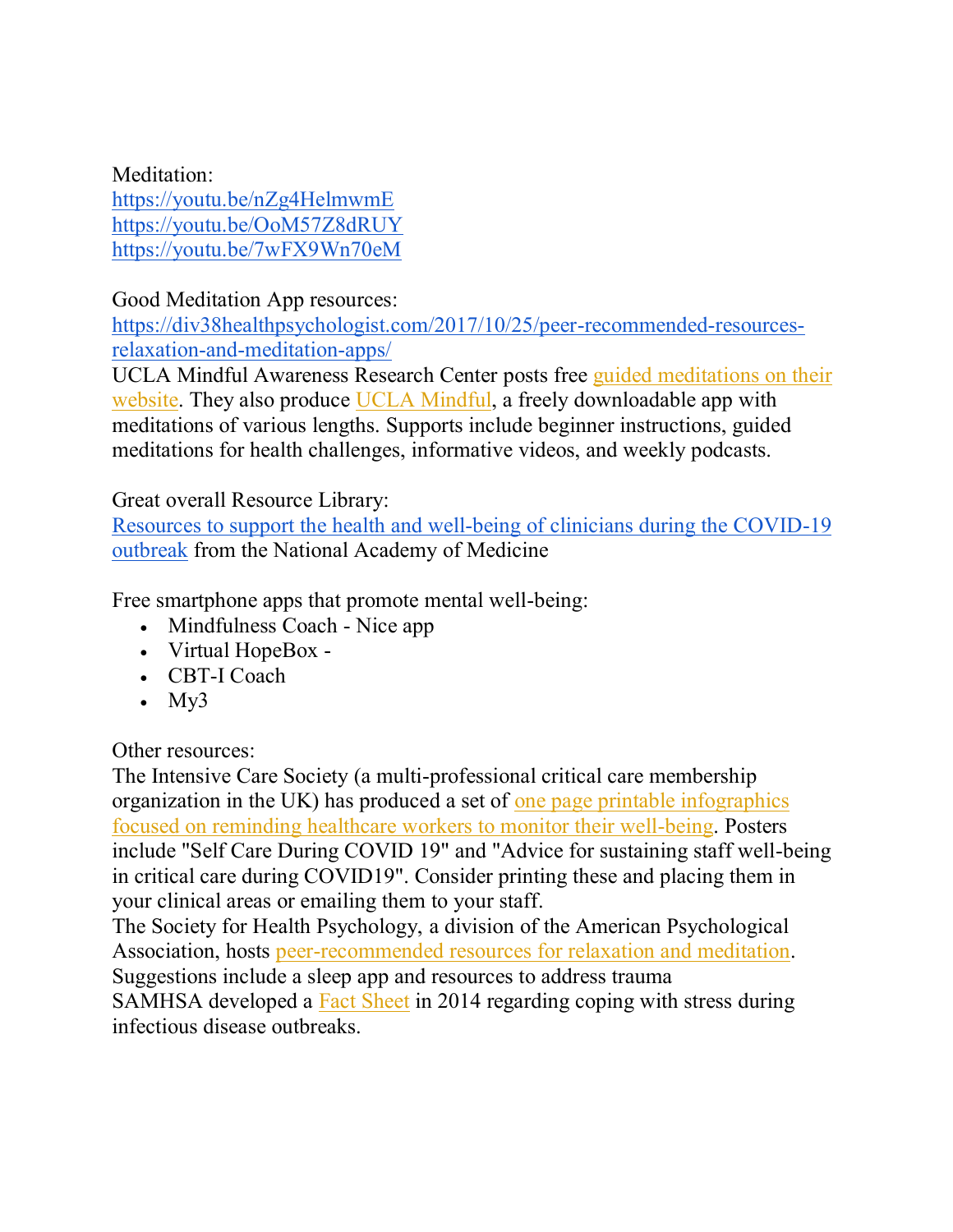### **Strategies for health care leadership:**

Leaders should aim for work schedules that promote physical resilience by enabling adequate sleep and providing access to call rooms for hospital-based clinicians working long or multiple shifts. Leaders should also take initiatives to provide basic provisions during work hours, such as easy access to water, healthy snacks, chargers for phones and other devices, and toiletries. Leaders must also designate times for clinicians to take breaks, eat, and take medications. It may also be helpful to advise clinicians working such shifts to bring at least 3 days of their own medications to work and designate a source for emergency refills. Clinicians should also continue using wellness activities that have worked for them in the past and make efforts to support each other during this challenging time. The reduction of noncritical work activities may help to promote mental well-being. Examples include rescheduling preventive and routine patient follow-up visits and eliminating nonessential administrative tasks. Anxiety can be reduced by providing a central source for updated information and clear communication of well-defined protocols, expectations, and such resources as childcare via e-mails, tweets, and automated calls. When an individual clinician feels well but cannot be present in the clinical setting because of mandatory isolation or childcare, hospitals and practices should aim to redistribute work and have these clinicians participate in computer- and phone-based care while home. During the pandemic, clinicians should be encouraged to openly discuss vulnerability and the importance of protecting one's emotional strength. Health care organizations can provide information on managing stress, reducing burnout, and identifying mental health professionals available to support clinicians. Deploy designated wellness champions in health care systems and practices to field clinicians' concerns, advocate for clinicians, and distribute messages of gratitude and support. We also suggest fostering spiritual resilience through the distribution of positive messaging that emphasizes appreciation for clinicians' dedication and altruism. Disseminating strategies for connecting with colleagues to share stories of success, rather than focusing on failures and stresses, can help clinicians find joy amidst chaos Helping clinicians recognize what they can and cannot control helps to balance expectations with realities. Surveys to assess stress points, fears, and concerns can inform leaders and provide insight into areas requiring attention.

 Value clinicians: Provide clear messages that clinicians are valued. I strongly believe this is very important.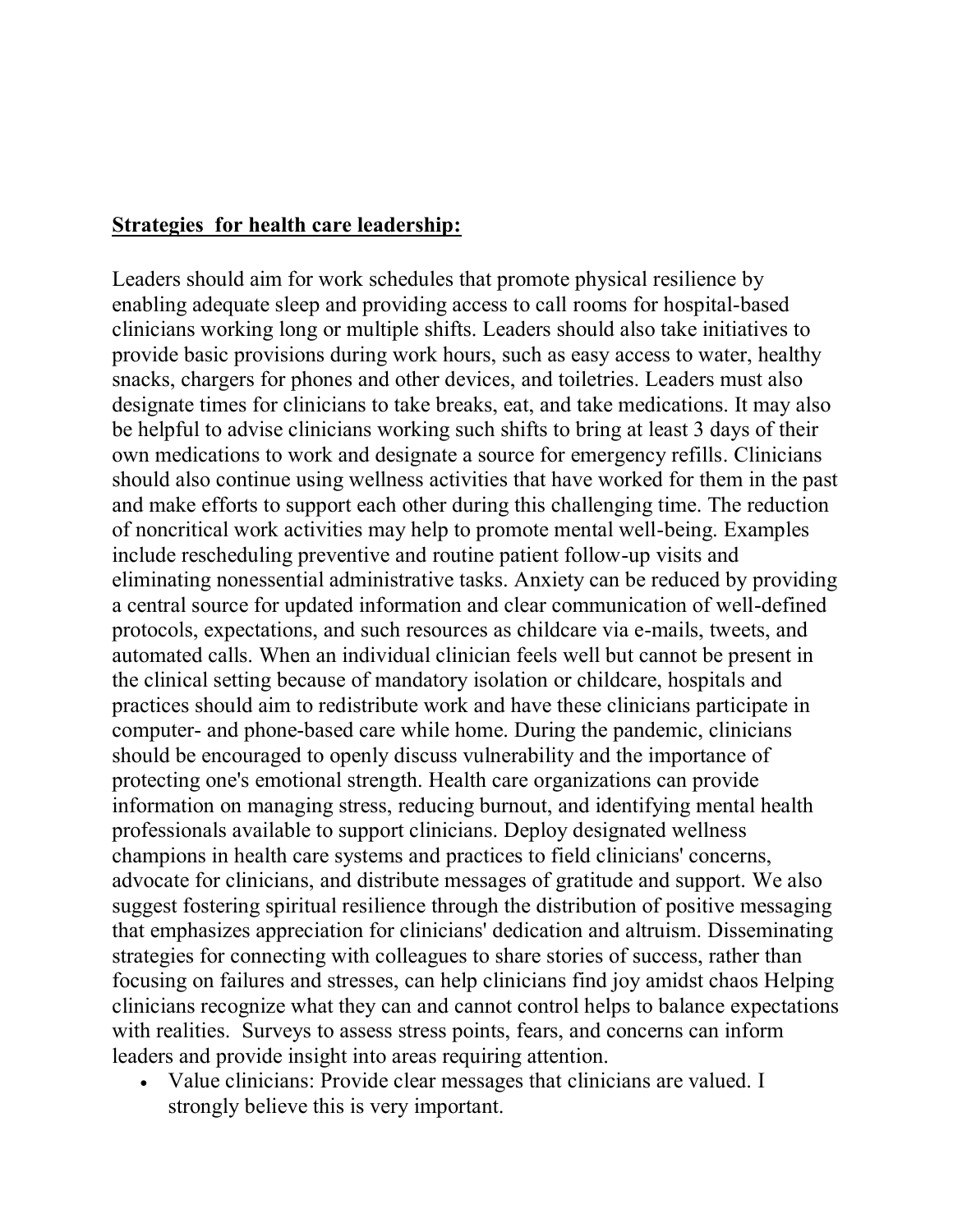- Communicate best practices: Communicate best practices clearly and compassionately.
- Manage expectations create work schedules that promote resilience, ensure appropriate working hours with breaks,
- emphasize the importance of self-care,
- Monitor and promote clinician well-being: Monitor the well-being of your clinicians proactively; identify mental health professionals and counseling options available to support them. Provide appropriate measures for personal safety, and address concerns related to clinicians' safety and the safety of their families.
- Provide a supportive and blame-free work culture: Implement a psychologically safe environment for clinicians to openly discuss vulnerability, stress, burnout, and other barriers to their well-being.
- Enable cooperation and collaboration: Institute mechanisms for cooperation and collaboration between management, clinical teams, and clinicians.
- Provide a central access point for updated information, technical updates, and tools to address COVID-19: Familiarize personnel with technical updates on COVID-19 and provide appropriate tools to assess, triage, test, and treat patients and to share infection prevention and control information with patients and the public.
- Ensure clinicians are not required to return to work during dire situations: Clinicians should not be required to return to a work situation where there is continuing or serious danger to life or health until the employer has taken any necessary remedial action.
- Provide appropriate resources if clinicians are infected with COVID-19: Honor the right to compensation, rehabilitation, and curative services if clinicians are infected with COVID-19 following exposure in the workplace.
- provide sufficient resources (masks, gloves, goggles, gowns, hand sanitizer, soap and water, cleaning supplies, healthy snacks, easy access to water, chargers for phones, etc.), and provide effective personal protective equipment.
- Encourage clinicians to report incidents, such as exposures to blood or bodily fluids from the respiratory system or to cases of violence, and to adopt measures for immediate follow-up, including support to victims.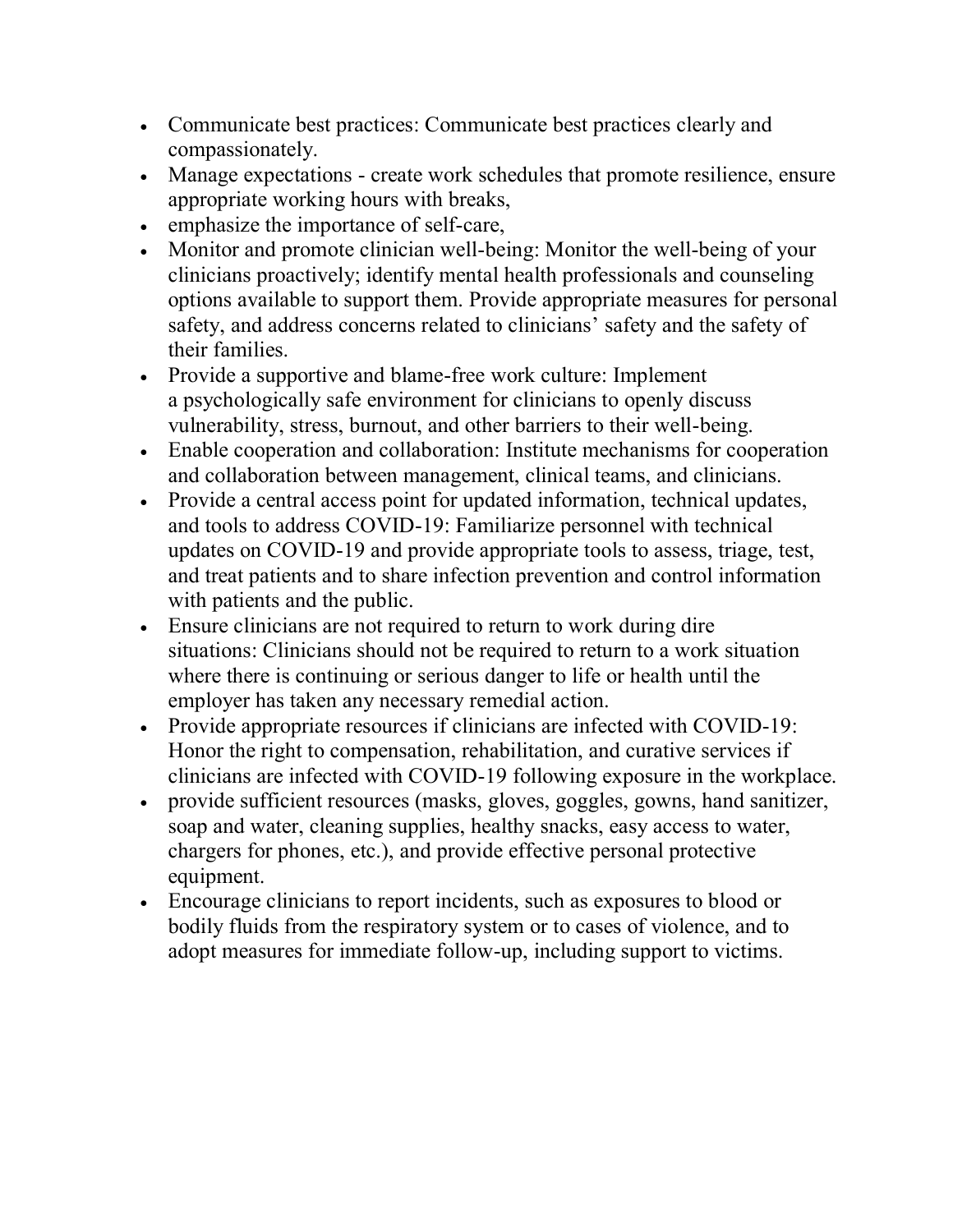# **Strategies for Clinicians:**

- Meet basic needs: Eat, drink, sleep, and exercise regularly. Becoming biologically deprived is risky and may compromise your ability to care for patients.
- Honor your service: Remind yourself and others of the important and noble work you are doing. Recognize colleagues for their service whenever possible.
- Take breaks: Whenever possible, give yourself a rest from patient care with comforting, fun, or relaxing activities. Take walks, listen to music, read a book, write in a journal, practice breathing, and relaxation techniques, or talk with friends. Taking appropriate rest leads to proper care of patients after your break.
- Stay connected: Give and receive support from your colleagues to avoid isolation, fear, and anxiety. Partner with colleagues to support each other and monitor each other's stress, workload, and safety. Communicate with colleagues clearly and optimistically. Contact family and loved ones for support.
- Respect differences: Recognize and respect differences in yourself, your patients, and your colleagues, such as needing to talk versus needing to be alone.
- Stay updated: Rely on trusted sources of information and participate in meetings where relevant information is provided. However, avoid watching or listening to news reports 24/7. Graphic imagery and worrisome messages can increase your stress and may reduce your effectiveness and overall wellbeing.
- Perform self check-ins: Monitor yourself overtime for any symptoms of depression or stress, such as prolonged sadness, difficulty sleeping, intrusive memories, and/or hopelessness. Talk to a peer or supervisor, advise management so that they can provide support interventions, or seek professional help.
- 1. National academy of medicine website
- 2. Annals of interal medicine website
- 3. American medical association website
- 4. American college of physicians website